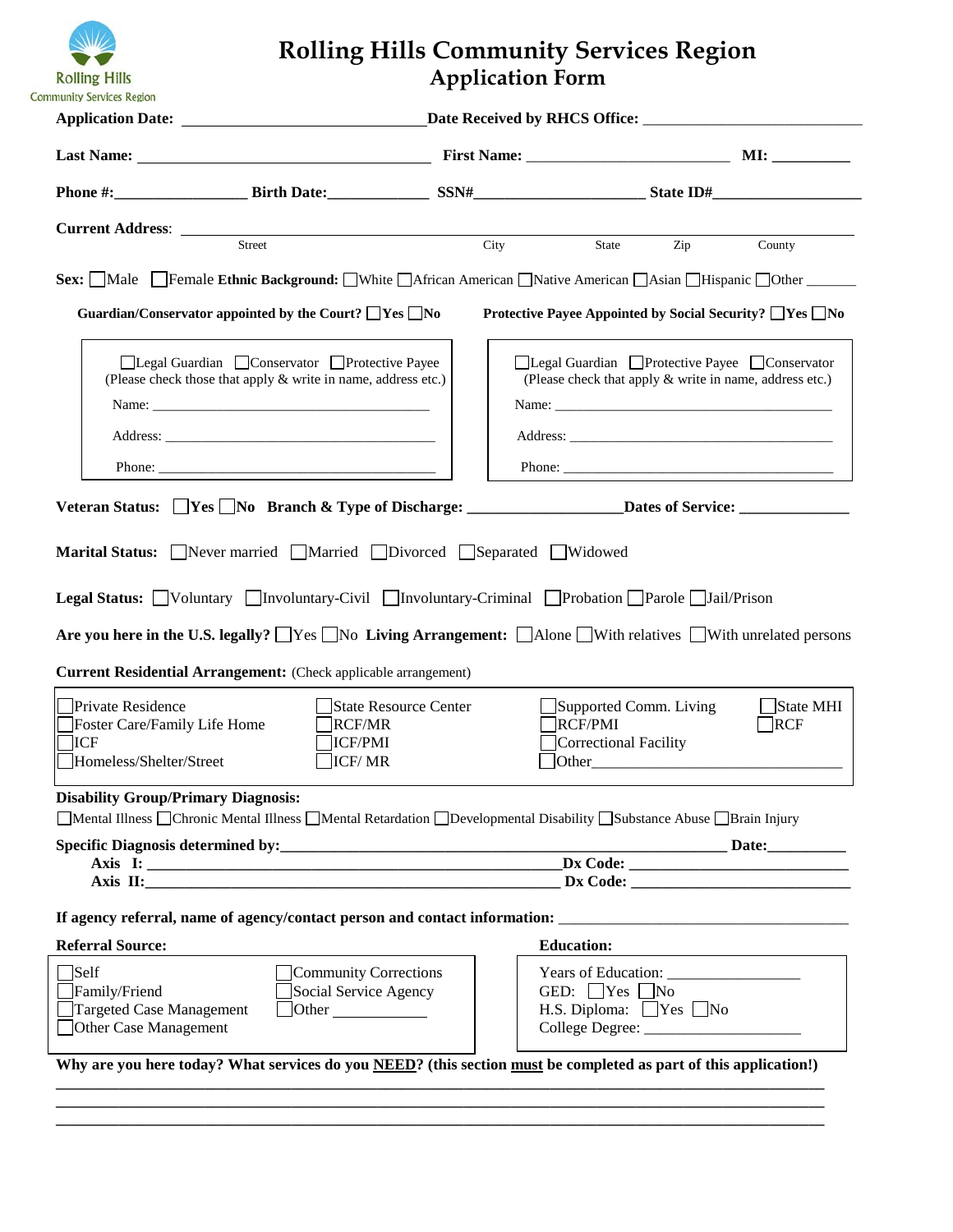## **Current Employment:** (Check applicable employment)

| Unemployed, available for work<br>Employed, Part time<br><b>Work Activity</b><br>Vocational Rehabilitation<br>Homemaker | Retired<br>Sheltered Work Employment<br>Seasonally Employed<br>Volunteer | Unemployed, unavailable for work | Employed, Full time<br>Student<br>Supported Employment<br>Armed Forces<br>$\sqrt{\frac{1}{2}}$ Other |                |
|-------------------------------------------------------------------------------------------------------------------------|--------------------------------------------------------------------------|----------------------------------|------------------------------------------------------------------------------------------------------|----------------|
|                                                                                                                         |                                                                          |                                  |                                                                                                      |                |
|                                                                                                                         |                                                                          |                                  |                                                                                                      |                |
| <b>Employment History:</b> (list starting with most recent to all previous. Use another sheet if more space is needed)  |                                                                          |                                  |                                                                                                      |                |
|                                                                                                                         |                                                                          | <b>Job Title</b>                 | <b>Duties</b>                                                                                        | <b>To/From</b> |
| <b>Employer</b>                                                                                                         | <b>City, State</b>                                                       |                                  |                                                                                                      |                |
| 1.                                                                                                                      |                                                                          |                                  |                                                                                                      |                |
| 2.                                                                                                                      |                                                                          |                                  |                                                                                                      |                |

**(Please check those you have applied for and the status of your referral) Please advise if your application has been Approved or Denied. If you appealed the denial, please advise of the date of appeal. Please advise if you have applied for reconsideration. Please advise if you have had a hearing with an Administrative Law Judge and the date of the scheduled hearing**:

| Social Security              | <b>SSDI</b>         | Medicare_                             |  |
|------------------------------|---------------------|---------------------------------------|--|
| $\overline{\phantom{a}}$ SSI | $\Box$ Medicaid     | <b>DHS</b> Food<br><b>Assistance:</b> |  |
| $\Box$ Veterans              | $\Box$ Unemployment |                                       |  |
| FIP                          | <b>Other</b>        | $\Box$ Other                          |  |
|                              |                     |                                       |  |

**Health Insurance Information:** (Check all that apply) **Primary Carrier (pays 1<sup>st</sup>) Secondary Carrier (pays 2<sup>nd</sup>)** 

| □ Applicant Pays □ Medicaid □ Family Planning only<br><b>Applicant Pays</b><br>$\Box$ Medicare A,B D $\Box$ Medically Needy $\Box$ MEPD<br>$\Box$ Medicare A,B, D<br>$\Box$ Medically Needy $\Box$ MEPD<br>$\Box$ Private Insurance $\Box$ HAWK-I<br>$\Box$ Private Insurance $\Box$ HAWK-I<br>No Insurance<br>No Insurance<br>Company Name<br>Company Name<br>Address<br>Address |                                              |
|-----------------------------------------------------------------------------------------------------------------------------------------------------------------------------------------------------------------------------------------------------------------------------------------------------------------------------------------------------------------------------------|----------------------------------------------|
|                                                                                                                                                                                                                                                                                                                                                                                   | $\Box$ Medicaid- $\Box$ Family Planning only |
|                                                                                                                                                                                                                                                                                                                                                                                   |                                              |
|                                                                                                                                                                                                                                                                                                                                                                                   |                                              |
|                                                                                                                                                                                                                                                                                                                                                                                   |                                              |
|                                                                                                                                                                                                                                                                                                                                                                                   |                                              |
|                                                                                                                                                                                                                                                                                                                                                                                   |                                              |
| Policy Number:<br>Policy Number                                                                                                                                                                                                                                                                                                                                                   |                                              |
| (or Medicaid/Title 19 or Medicare Claim Number)<br>(or Medicaid/Title 19 or Medicare Claim Number)                                                                                                                                                                                                                                                                                |                                              |
|                                                                                                                                                                                                                                                                                                                                                                                   |                                              |

# **What is the name and location of your current general physician: \_\_\_\_\_\_\_\_\_\_\_\_\_\_\_\_\_\_\_\_\_\_\_\_\_\_\_\_\_\_\_\_\_\_\_\_\_\_\_\_\_\_\_**

**What is the name and location of your current Pharmacy? \_\_\_\_\_\_\_\_\_\_\_\_\_\_\_\_\_\_\_\_\_\_\_\_\_\_\_\_\_\_\_\_\_\_\_\_\_\_\_\_\_\_\_\_\_\_\_\_**

### **Others in Household:**

| <b>Name</b> | Date of Birth | Relationship |
|-------------|---------------|--------------|
| . .         |               |              |
| ∸.          |               |              |
|             |               |              |
|             |               |              |
| J.          |               |              |

**NOTICE: Proof of income may be required with this application including but not limited to pay-stubs, tax-returns, etc. If you have reported no income below, how do you pay your bills? (Do not leave blank if no income is reported!)** 

**\_\_\_\_\_\_\_\_\_\_\_\_\_\_\_\_\_\_\_\_\_\_\_\_\_\_\_\_\_\_\_\_\_\_\_\_\_\_\_\_\_\_\_\_\_\_\_\_\_\_\_\_\_\_\_\_\_\_\_\_\_\_\_\_\_\_\_\_\_\_\_\_\_\_\_\_\_\_\_\_\_\_\_\_\_\_\_\_\_\_\_\_\_\_\_\_\_\_\_ \_\_\_\_\_\_\_\_\_\_\_\_\_\_\_\_\_\_\_\_\_\_\_\_\_\_\_\_\_\_\_\_\_\_\_\_\_\_\_\_\_\_\_\_\_\_\_\_\_\_\_\_\_\_\_\_\_\_\_\_\_\_\_\_\_\_\_\_\_\_\_\_\_\_\_\_\_\_\_\_\_\_\_\_\_\_\_\_\_\_\_\_\_\_\_\_\_\_\_ \_\_\_\_\_\_\_\_\_\_\_\_\_\_\_\_\_\_\_\_\_\_\_\_\_\_\_\_\_\_\_\_\_\_\_\_\_\_\_\_\_\_\_\_\_\_\_\_\_\_\_\_\_\_\_\_\_\_\_\_\_\_\_\_\_\_\_\_\_\_\_\_\_\_\_\_\_\_\_\_\_\_\_\_\_\_\_\_\_\_\_\_\_\_\_\_\_\_\_**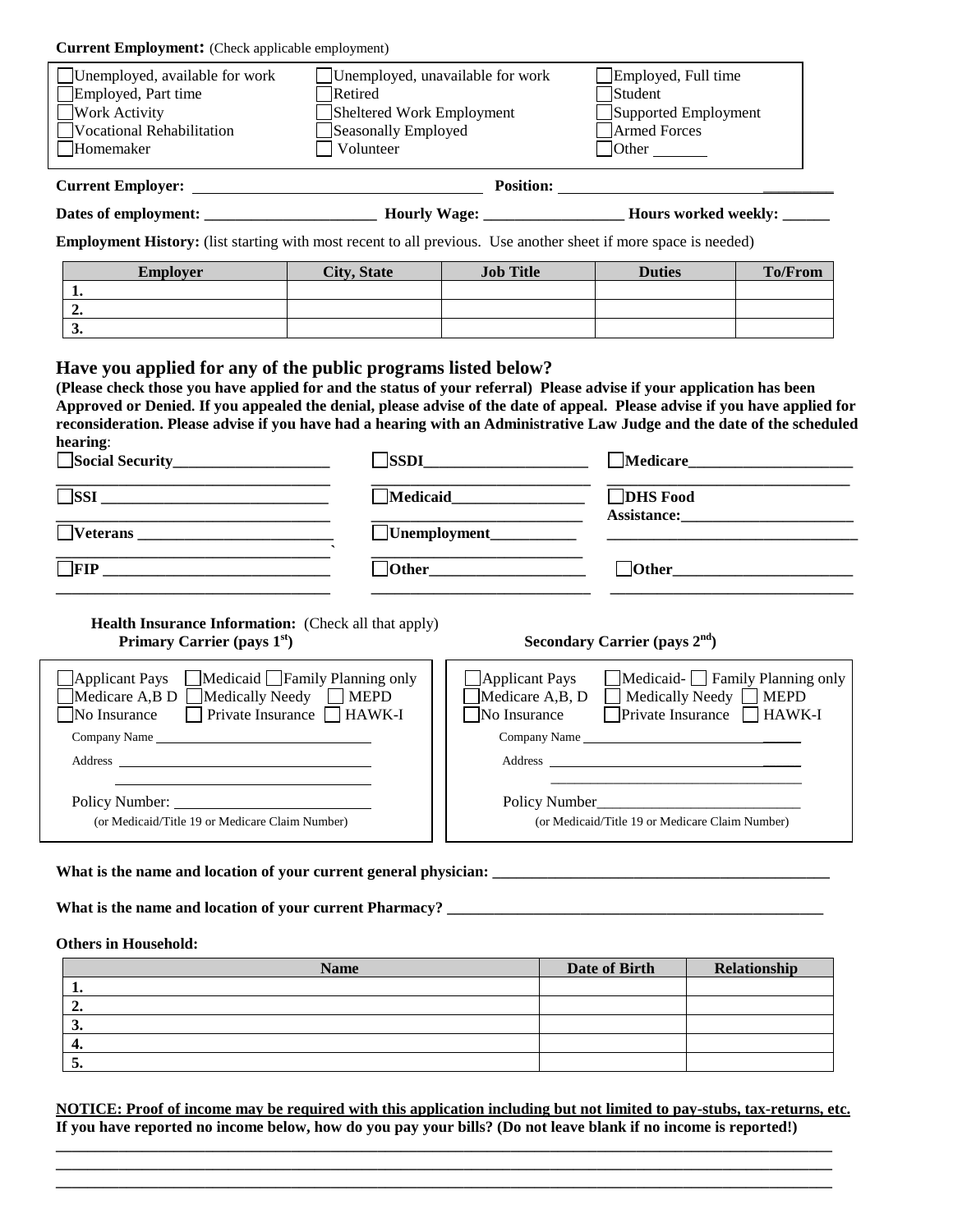| <b>Gross Monthly Income (before taxes):</b><br>(Check Type & fill in amount)<br>Social Security<br><b>SSDI</b><br><b>SSI</b><br>Veteran's Benefits<br><b>Employment Wages</b><br><b>FIP</b><br>Child Support<br>Rental Income<br>Dividends, Interest, Etc<br>Pension<br>Other<br><b>Total Monthly Income:</b>                                                         | <b>Applicant</b><br>Amount:                                                                                                            | <b>Others in Household</b><br>Amount:                                                                                               |  |
|-----------------------------------------------------------------------------------------------------------------------------------------------------------------------------------------------------------------------------------------------------------------------------------------------------------------------------------------------------------------------|----------------------------------------------------------------------------------------------------------------------------------------|-------------------------------------------------------------------------------------------------------------------------------------|--|
|                                                                                                                                                                                                                                                                                                                                                                       |                                                                                                                                        |                                                                                                                                     |  |
| Household Resources: (Check and fill in amount and location):<br><b>Type</b><br>$\sqrt{\frac{2}{1}}$<br>Checking Account<br>Savings Account<br>Certificates of Deposit<br>Trust Funds<br>Stocks and Bonds (cash value?)<br>Burial Fund/Life Ins (cash value?).<br>Retirement Funds (cash value?)<br>$\left\lceil \text{Other}\right\rceil$<br><b>Total Resources:</b> | <b>Amount</b><br><u> 1989 - Jan Samuel Barbara, martin de la provincia de la provincia de la provincia de la provincia de la provi</u> | <b>Bank, Trustee, or Company</b>                                                                                                    |  |
|                                                                                                                                                                                                                                                                                                                                                                       |                                                                                                                                        |                                                                                                                                     |  |
| Motor Vehicles: Yes No<br>(include car, truck, motorcycle, boat,<br>Recreational vehicle, etc.)                                                                                                                                                                                                                                                                       |                                                                                                                                        | Estimated value:                                                                                                                    |  |
| Do you, your spouse or dependent children own or have interest in the following:                                                                                                                                                                                                                                                                                      |                                                                                                                                        |                                                                                                                                     |  |
|                                                                                                                                                                                                                                                                                                                                                                       |                                                                                                                                        | $\Box$ House including the one you live in $\Box$ Any other real-estate or land $\Box$ Other                                        |  |
|                                                                                                                                                                                                                                                                                                                                                                       |                                                                                                                                        |                                                                                                                                     |  |
|                                                                                                                                                                                                                                                                                                                                                                       |                                                                                                                                        | Have you sold or given away any property in the last five $(5)$ years? $\Box$ Yes $\Box$ No If yes, what did you sell or give away? |  |
|                                                                                                                                                                                                                                                                                                                                                                       |                                                                                                                                        |                                                                                                                                     |  |
|                                                                                                                                                                                                                                                                                                                                                                       |                                                                                                                                        | Contact Person: (including Case Manager, Social Worker, Case Worker, DHS IMW, Agency Staff, Etc.):                                  |  |
|                                                                                                                                                                                                                                                                                                                                                                       |                                                                                                                                        |                                                                                                                                     |  |
|                                                                                                                                                                                                                                                                                                                                                                       |                                                                                                                                        |                                                                                                                                     |  |
| Other Interested person(s):                                                                                                                                                                                                                                                                                                                                           |                                                                                                                                        |                                                                                                                                     |  |
|                                                                                                                                                                                                                                                                                                                                                                       |                                                                                                                                        |                                                                                                                                     |  |
|                                                                                                                                                                                                                                                                                                                                                                       |                                                                                                                                        |                                                                                                                                     |  |
|                                                                                                                                                                                                                                                                                                                                                                       |                                                                                                                                        |                                                                                                                                     |  |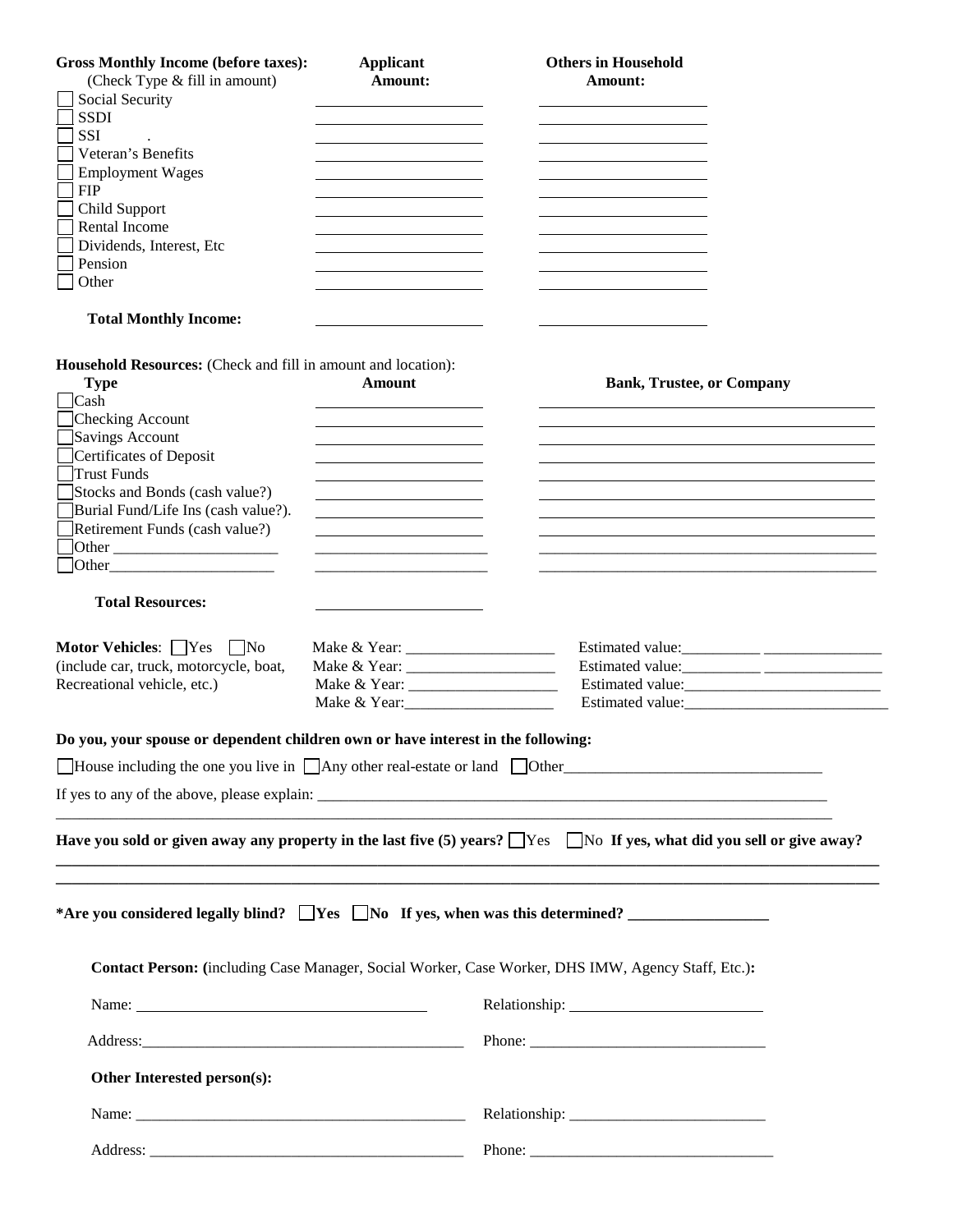**As a signatory of this document, I certify that the above information is true and complete to the best of my knowledge, and I authorize the RHCS staff to check for verification of the information provided including verification with Iowa county government and the state Iowa Dept. of Human Services (DHS) staff.** 

**I understand that the information gathered in this document is for the use of an Iowa Region in establishing my ability to pay for services requested, in assuring the appropriateness of services requested, and in confirming residency. I understand that information in this document will remain confidential.**

| <b>Applicant's Signature (or Legal Guardian)</b>                      | Date |
|-----------------------------------------------------------------------|------|
| Signature of other completing form if not Applicant or legal Guardian | Date |

|                                                                                                                                                                          | Unique $ID#$ : |                                                                    |
|--------------------------------------------------------------------------------------------------------------------------------------------------------------------------|----------------|--------------------------------------------------------------------|
| Disability Group-DX Type: MI JID JDD JSA JOTHER                                                                                                                          |                |                                                                    |
| Determination: □ Accepted □ Denied (see comments below) □ Pending (see comments below)                                                                                   |                |                                                                    |
|                                                                                                                                                                          |                |                                                                    |
|                                                                                                                                                                          |                |                                                                    |
| If denied, check applicable reason:<br>Over income guidelines<br>Does not meet diagnostic criteria<br>Does Not meet service plan criteria<br>Does not meet plan criteria |                | Not a resident of RHCS Region<br>Applicant desires to stop process |
|                                                                                                                                                                          |                |                                                                    |
|                                                                                                                                                                          |                |                                                                    |
|                                                                                                                                                                          |                |                                                                    |
|                                                                                                                                                                          |                |                                                                    |
|                                                                                                                                                                          |                |                                                                    |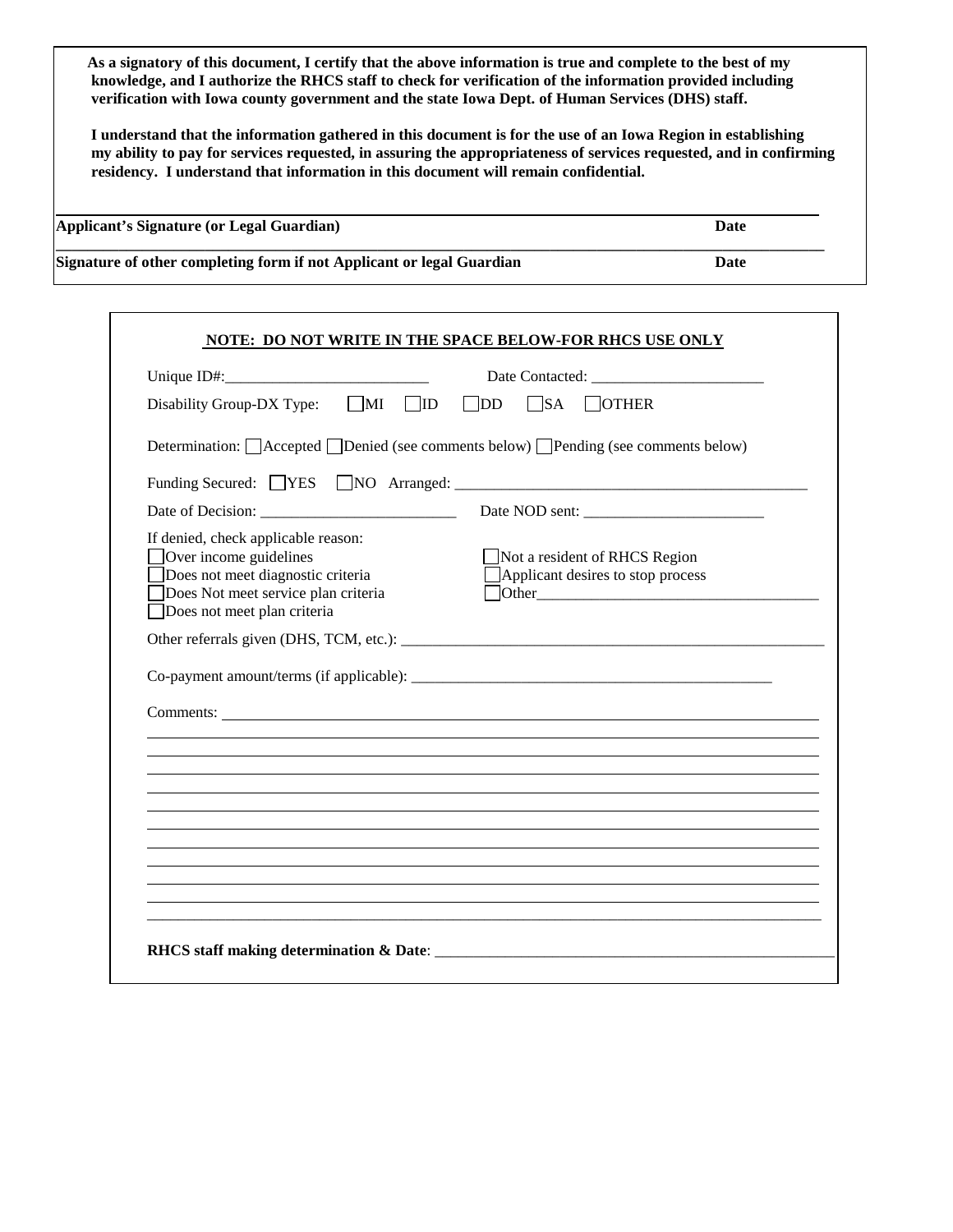# EXCEPTION TO POLICY REQUEST / NOTICE OF DECISION Form F: CONSENT TO OBTAIN RELEASE INFORMATION

# **Rolling Hills Community Services Region Authorization to Obtain and/or Disclose Information**

| Authorization to Obtain and/or Disclose Information                                                                                                                                                                                                                                                                                                                                                                                                                                                                                                                                                                                                                                                                                                                                                                                                                                                                                                                                                                                                                                                                                                                                                                                                                                                                                    |                                              |                                                                                    |             |  |
|----------------------------------------------------------------------------------------------------------------------------------------------------------------------------------------------------------------------------------------------------------------------------------------------------------------------------------------------------------------------------------------------------------------------------------------------------------------------------------------------------------------------------------------------------------------------------------------------------------------------------------------------------------------------------------------------------------------------------------------------------------------------------------------------------------------------------------------------------------------------------------------------------------------------------------------------------------------------------------------------------------------------------------------------------------------------------------------------------------------------------------------------------------------------------------------------------------------------------------------------------------------------------------------------------------------------------------------|----------------------------------------------|------------------------------------------------------------------------------------|-------------|--|
| <b>Individual Name:</b>                                                                                                                                                                                                                                                                                                                                                                                                                                                                                                                                                                                                                                                                                                                                                                                                                                                                                                                                                                                                                                                                                                                                                                                                                                                                                                                | SSN:                                         |                                                                                    | DOB:        |  |
| "I hereby authorize county staff to obtain and/or disclose oral and/or written information that has been indicated below with<br>the following individual(s) and/or agency(s):"                                                                                                                                                                                                                                                                                                                                                                                                                                                                                                                                                                                                                                                                                                                                                                                                                                                                                                                                                                                                                                                                                                                                                        |                                              |                                                                                    |             |  |
| Address of agency/individual listed above:                                                                                                                                                                                                                                                                                                                                                                                                                                                                                                                                                                                                                                                                                                                                                                                                                                                                                                                                                                                                                                                                                                                                                                                                                                                                                             |                                              | Phone & Fax #'s of agency/individual listed above:                                 |             |  |
|                                                                                                                                                                                                                                                                                                                                                                                                                                                                                                                                                                                                                                                                                                                                                                                                                                                                                                                                                                                                                                                                                                                                                                                                                                                                                                                                        |                                              |                                                                                    |             |  |
| THIS INFORMATION WILL BE OBTAINED AND/OR DISCLOSED FOR THE FOLLOWING PURPOSE:                                                                                                                                                                                                                                                                                                                                                                                                                                                                                                                                                                                                                                                                                                                                                                                                                                                                                                                                                                                                                                                                                                                                                                                                                                                          |                                              |                                                                                    |             |  |
| <b>Coordination of Services</b>                                                                                                                                                                                                                                                                                                                                                                                                                                                                                                                                                                                                                                                                                                                                                                                                                                                                                                                                                                                                                                                                                                                                                                                                                                                                                                        | □Service Planning                            | □ Determining Eligibility for Services                                             |             |  |
| Monitoring of Services                                                                                                                                                                                                                                                                                                                                                                                                                                                                                                                                                                                                                                                                                                                                                                                                                                                                                                                                                                                                                                                                                                                                                                                                                                                                                                                 | □Funding Purposes                            | □ Other__________________________                                                  |             |  |
|                                                                                                                                                                                                                                                                                                                                                                                                                                                                                                                                                                                                                                                                                                                                                                                                                                                                                                                                                                                                                                                                                                                                                                                                                                                                                                                                        |                                              | INFORMATION TO BE OBTAINED AND/OR DISCLOSED:                                       |             |  |
| □Evaluation/Assessment<br>Educational and/or Vocational Assessment<br>Family and/or Social Data<br>□Physical/Mental Status<br>□ Agency(s) and/or Individual(s) participation, annual plans & reviews, social history, progress reporting, discharge<br>summaries, service planning (if applicable)<br>]Other                                                                                                                                                                                                                                                                                                                                                                                                                                                                                                                                                                                                                                                                                                                                                                                                                                                                                                                                                                                                                           |                                              |                                                                                    |             |  |
| SPECIFIC AUTHORIZATION TO OBTAIN AND/OR DISCLOSE INFORMATION PROTECTED BY STATE OR FEDERAL LAW:                                                                                                                                                                                                                                                                                                                                                                                                                                                                                                                                                                                                                                                                                                                                                                                                                                                                                                                                                                                                                                                                                                                                                                                                                                        |                                              |                                                                                    |             |  |
| "I specifically authorize county staff to obtain and/or disclose data or information relating to the following:"                                                                                                                                                                                                                                                                                                                                                                                                                                                                                                                                                                                                                                                                                                                                                                                                                                                                                                                                                                                                                                                                                                                                                                                                                       | (Please check and initial appropriate boxes) |                                                                                    |             |  |
| Mental Health <b>New York</b><br>(initial)                                                                                                                                                                                                                                                                                                                                                                                                                                                                                                                                                                                                                                                                                                                                                                                                                                                                                                                                                                                                                                                                                                                                                                                                                                                                                             |                                              | □Substance Abuse     (initial) □HIV-AIDS     (initial)                             |             |  |
| <b>Authorizing Signature</b>                                                                                                                                                                                                                                                                                                                                                                                                                                                                                                                                                                                                                                                                                                                                                                                                                                                                                                                                                                                                                                                                                                                                                                                                                                                                                                           | <b>Date</b>                                  | <b>Relationship to Client (if applicable):</b>                                     |             |  |
| AFFIRMATION OF AUTHORIZATION: "I give region staff permission to obtain and/or disclose the information that I have selected on this form with the<br>individual(s) and/or agency(s) that have been listed and only for the purpose selected. This authorization is valid up to one year unless specified below.<br>I understand that I may revoke this authorization at any time. The revocation will take effect on the date it is received in writing. I understand that I may<br>also refuse to sign this authorization and that revocation or refusal will not affect my ability to obtain treatment, payment, or eligibility for benefits. As a<br>client, I have the right to access my treatment or other records during treatment and after discharge. Copies of the records may be obtained with<br>reasonable notice and payment of copying cost (see staff for details). I further understand that if the person or entity that receives the above specified<br>information is not a health care provider, health plan, or health care clearinghouse covered by the federal privacy regulation or a business associate of<br>these entities, the information described may be re-disclosed and no longer protected by the regulations."<br>This authorization is valid up to one year unless otherwise specified or noted: |                                              |                                                                                    |             |  |
| <b>Authorizing Signature</b>                                                                                                                                                                                                                                                                                                                                                                                                                                                                                                                                                                                                                                                                                                                                                                                                                                                                                                                                                                                                                                                                                                                                                                                                                                                                                                           | <b>Date</b>                                  | <b>Relationship to Client (if applicable)</b>                                      |             |  |
| Witness signature (if applicable)                                                                                                                                                                                                                                                                                                                                                                                                                                                                                                                                                                                                                                                                                                                                                                                                                                                                                                                                                                                                                                                                                                                                                                                                                                                                                                      |                                              |                                                                                    | <b>Date</b> |  |
| Please send requested information or direct questions to:                                                                                                                                                                                                                                                                                                                                                                                                                                                                                                                                                                                                                                                                                                                                                                                                                                                                                                                                                                                                                                                                                                                                                                                                                                                                              |                                              |                                                                                    |             |  |
| Please indicate below if you would like a copy of this Authorization. If you<br>do not indicate either, you will not be given a copy unless you request one<br>verbally.                                                                                                                                                                                                                                                                                                                                                                                                                                                                                                                                                                                                                                                                                                                                                                                                                                                                                                                                                                                                                                                                                                                                                               |                                              |                                                                                    |             |  |
|                                                                                                                                                                                                                                                                                                                                                                                                                                                                                                                                                                                                                                                                                                                                                                                                                                                                                                                                                                                                                                                                                                                                                                                                                                                                                                                                        |                                              | I request a copy of this Authorization:<br>I decline a copy of this Authorization: | ப<br>П      |  |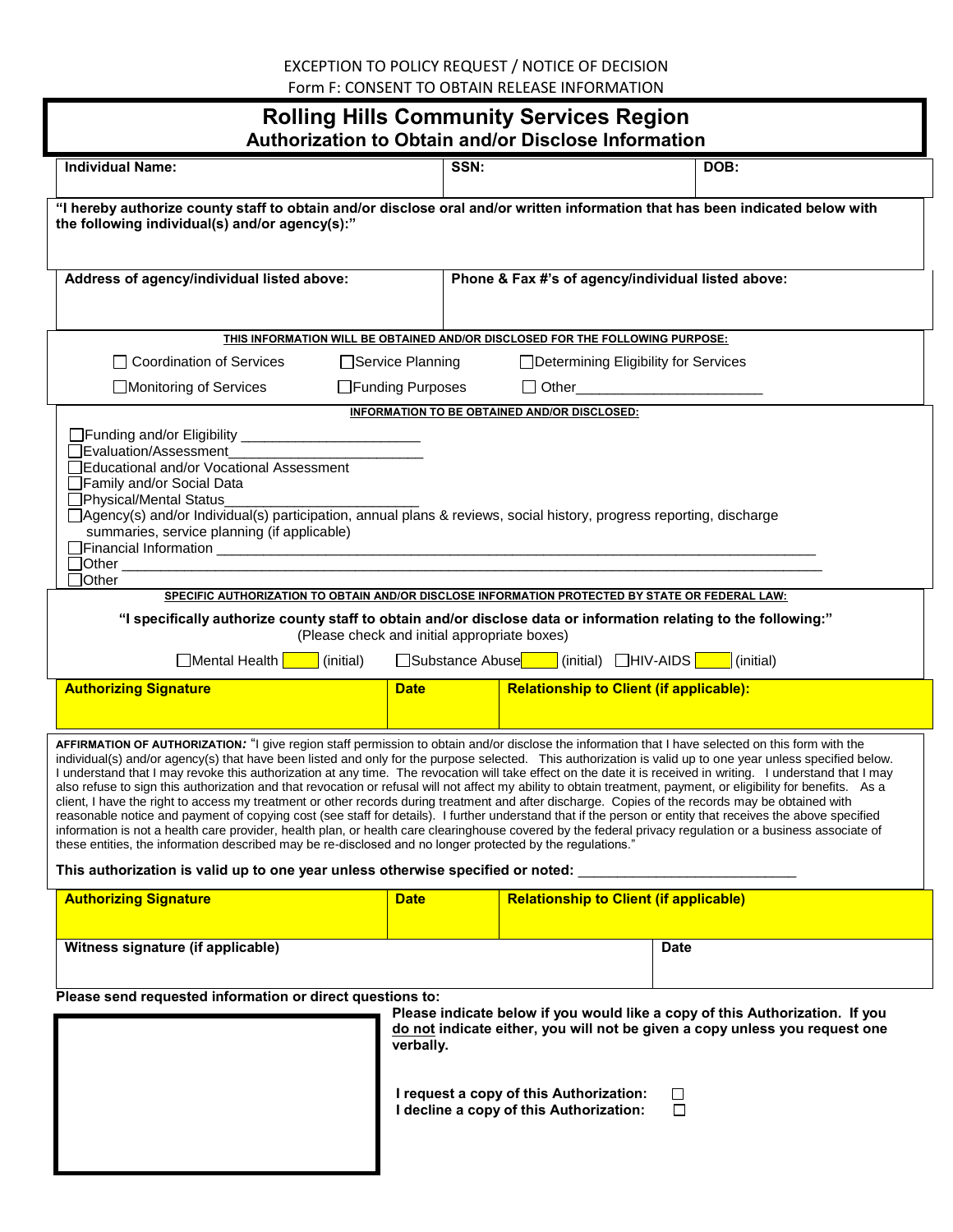#### **Authorization for the Use or Disclosure of Confidential Information**

Counties and Mental Health and Disability Services Regions in the State of Iowa (referred to hereafter as "Entity")

NOTE: A PHOTOCOPY OF THIS SIGNED AUTHORIZATION IS HEREBY AS EFFECTIVE AS THE ORIGINAL.

**As required by the Health Insurance Portability and Accountability Act of 1996, the Entity may not use or disclose your protected health information except as provided in our Notice of Privacy Practices without your authorization. Additionally, Iowa Code §§ 228, 35B, 141A and 252.25 require authorization for the release of certain confidential information. Your signature on this form indicates that you are giving permission for the uses and disclosures of protected health information and other confidential information described herein. You may revoke this authorization at any time by signing and dating the revocation section on your copy of this form and returning the signed revocation section to this office.** 

#### **AUTHORIZATION SECTION**

| Client Name. | Date of<br>∵Birth. | Client |
|--------------|--------------------|--------|
| Address      |                    |        |

I, the undersigned, hereby authorize the Entity staff to release the information indicated below, regarding the above named client, with any Iowa counties or Iowa Mental Health and Disability Services Regions ("Regions") listed on Exhibit A, attached hereto, and/or with providers or agencies who have arranged with the counties or Regions to perform related duties on behalf of the counties or Regions, law enforcement agencies, and community nonprofit agencies providing financial assistance (a list of the current affiliated case management entities, law enforcement agencies, community non-profit agencies providing financial assistance and other providers is available upon request), **with the exception of the following Iowa counties, Regions or other entities: \_\_\_\_\_\_\_\_\_\_\_\_\_\_\_\_\_\_\_\_\_\_\_\_\_\_\_\_\_\_\_\_\_\_\_\_\_\_\_\_\_\_\_\_\_\_\_\_\_\_\_\_\_.**

The undersigned authorizes the Iowa counties and Regions listed on Exhibit A, and/or the case management and other providers who are affiliated with the Iowa counties or Regions listed on Exhibit A, to share the following information with each other for the purposes identified below.

| Information to be disclosed includes:                                                      |  | For the following purposes:                                                                                                                      |
|--------------------------------------------------------------------------------------------|--|--------------------------------------------------------------------------------------------------------------------------------------------------|
| To law enforcement agencies, providers or agencies who have arranged with the counties     |  | In keeping with national, state and local efforts to                                                                                             |
| or Regions to perform related duties on behalf of the counties or Regions, and/or          |  | enhance care coordination, parties will access/disclose                                                                                          |
| community non-profit agencies providing financial assistance: Care Team information,       |  | records for the purposes of: coordinating treatment/care.                                                                                        |
| Address type, Insurance information, Events, All applications, Employment information,     |  | determining benefit eligibility, obtaining authorizations,                                                                                       |
| Resources and Income, and Name of person and entity that entered your information. This    |  | jail based service coordination, coordinating the funding                                                                                        |
| does not include any information related to HIV/AIDS related testing, mental health,       |  | for services and other benefits available to you, and                                                                                            |
| or substance use disorder treatment information.                                           |  | assisting with state and federal reporting requirements.                                                                                         |
| To lowa counties and Regions listed on Exhibit A and/or case management agencies:          |  | Parties will access/disclose records for the purposes of:                                                                                        |
| Billing information, including claims payment and claims history; Funding authorizations;  |  | coordinating treatment, paying claims, determining                                                                                               |
| Other services received including hospitalizations; Medical record including diagnosis     |  | benefit eligibility, obtaining authorizations, jail based                                                                                        |
| information; Employment information; Education information; Resources and income;          |  | service coordination, funding for services and abiding by                                                                                        |
| Medical History; Medications; Allergies; Case Management Information including: service    |  | state and federal reporting requirements.                                                                                                        |
| plans, social history, discharge summaries and client contact information; and All         |  |                                                                                                                                                  |
| applications, investigation reports, and case records related to county general assistance |  |                                                                                                                                                  |
| and county commissions of veteran affairs described in lowa Code § 252.25 and § 35B.10.    |  |                                                                                                                                                  |
| SPECIFIC AUTHORIZATION FOR RELEASE OF INFORMATION PROTECTED BY STATE OR FEDERAL LAW        |  |                                                                                                                                                  |
|                                                                                            |  | I hereby specifically authorize the release and sharing of information with Iowa Counties and Regions listed on Exhibit A and/or case management |
| agencies, relating to: (check any that apply)                                              |  |                                                                                                                                                  |
|                                                                                            |  | NOTE: This authorization for release of information does not authorize the release and/or sharing of information relating to substance use       |
| disorder treatment.                                                                        |  |                                                                                                                                                  |
| $\Box$ HIV/AIDS Related Testing Information                                                |  | □Mental Health Information (NOTE: This Authorization may not be used to authorize the use or                                                     |
|                                                                                            |  | disclosure of psychotherapy notes. The client has the right to inspect any disclosed Mental Health                                               |

**Expiration Date. This Authorization is in effect from the date of your signature until it is revoked, unless a different date is listed below:**  $\Box$  / / (specify date).

This authorization may be revoked at any time by signing the revocation section on your copy of this form and returning it to the Entity at the address listed at the top of this form, except to the extent that action has been taken in reliance on this Authorization. You are not required to sign this Authorization as a condition of obtaining treatment, payment, enrollment or eligibility for benefits. You may inspect and/or copy the information disclosed. Some information disclosed pursuant to this Authorization potentially could be subject to redisclosure by the recipient, and if redisclosed, the information would no longer be protected by the federal privacy rule.

be included in the client's record of Mental Health Information).

#### **By signing below, I acknowledge that I have read and I understand this Authorization form. I also acknowledge receipt of a copy of this Authorization form**.

| Sianed: | Uate. |
|---------|-------|
|         |       |

Print Name: Telephone: Telephone: Telephone: Telephone:

If not signed by the client, please indicate relationship:

☐ parent or guardian of minor client ☐ personal representative of deceased client

 $\Box$  guardian or conservator of a client (if and to the extent authorized under State law)  $\Box$  other (specify)

Information at any time. If Mental Health Information is disclosed, a copy of this Authorization shall

Copy sent to Client/Guardian on: \_\_\_\_\_\_\_\_\_\_\_\_\_\_\_\_\_\_\_\_\_\_\_\_\_\_\_\_\_(date) at following address: \_